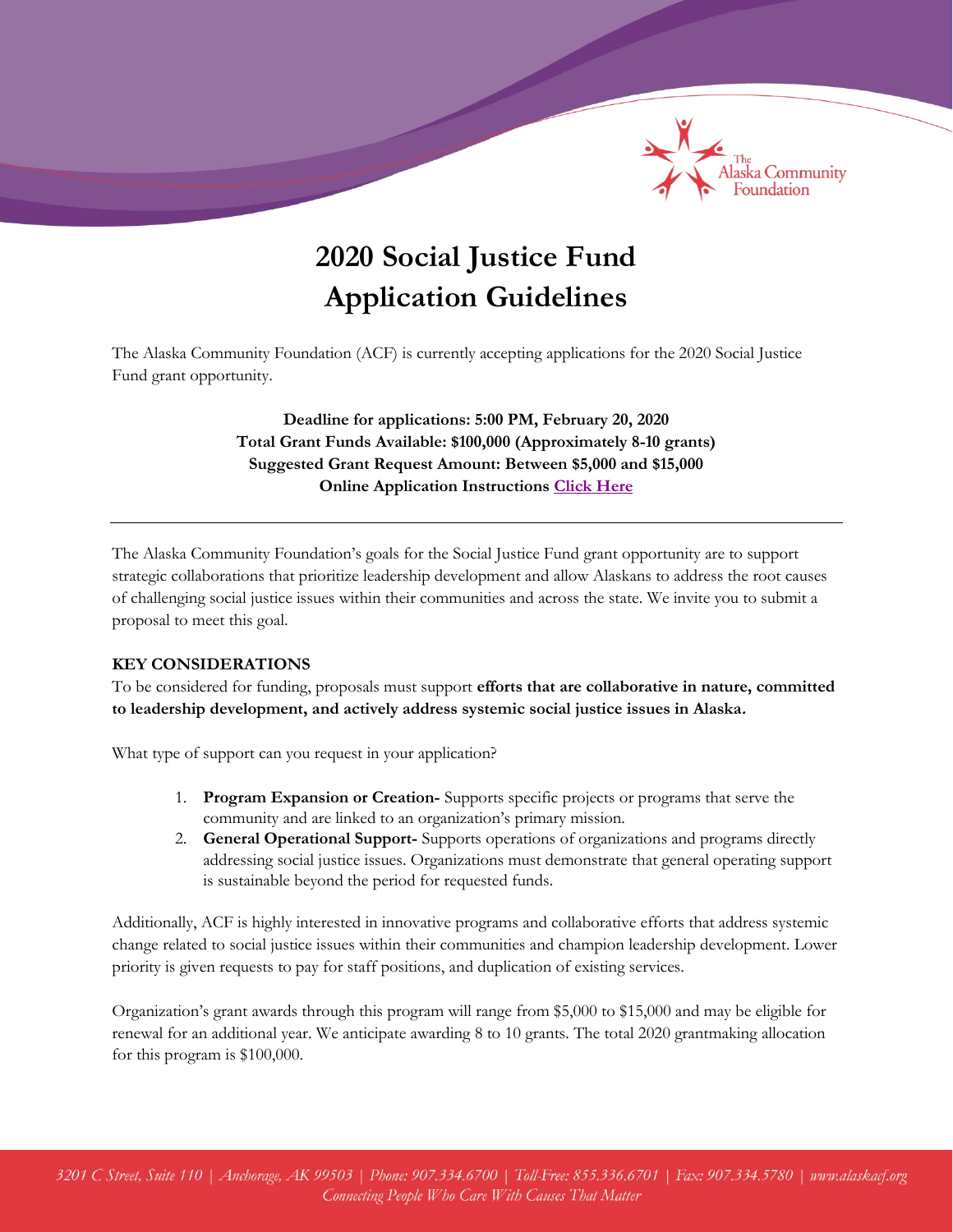

## **ELIGIBILITY**

If your organization fits all or most of the eligibility criteria below and seeks to apply, please contact Program Officer Stefanie O'Brien by calling (907) 274-6710 or emailing [sobrien@alaskacf.org](mailto:sobrien@alaskacf.org) to discuss submitting an application. If you have an open grant at ACF, your organization may apply as long as all reporting requirements are up to date. Past Social Justice Fund grantees seeking to reapply should speak with ACF Staff.

- Your organization is a nonprofit, tribe, school, faith-based organization, local government agency, program, or grassroots organization.
- Your organization's leadership and board are composed of individuals who represent and are accountable to the communities served.
- Your organization consults with the communities it serves and incorporates community priorities as part of its core focus.
- Your organization collaborates with local partners working on similar issues, and has a clear vision and strategy for improving the quality of life in the communities it serves.
- Your organization empowers community members to take collective action in addressing community needs.
- Your organization is interested in long-term, fundamental, ideological shifts in relation to social justice issues.

# **RESTRICTIONS/LIMITATIONS**

The following are not eligible for grant funding:

- Individuals
- State or federal government agencies
- For profit organizations or businesses
- Organizations dedicated to advocacy or local chamber organizations
- Requests for endowment building, deficit financing, direct fundraising costs, lobbying, electioneering and activities of a political nature. However, research and educational activities are permitted.
- Advertisements, sponsorships, special events
- Activities that improperly discriminate as to race, gender, marital status, sexual preference, age, disability, creed or ethnicity or grants for religious indoctrination or other religious activities
- Activities outside the State of Alaska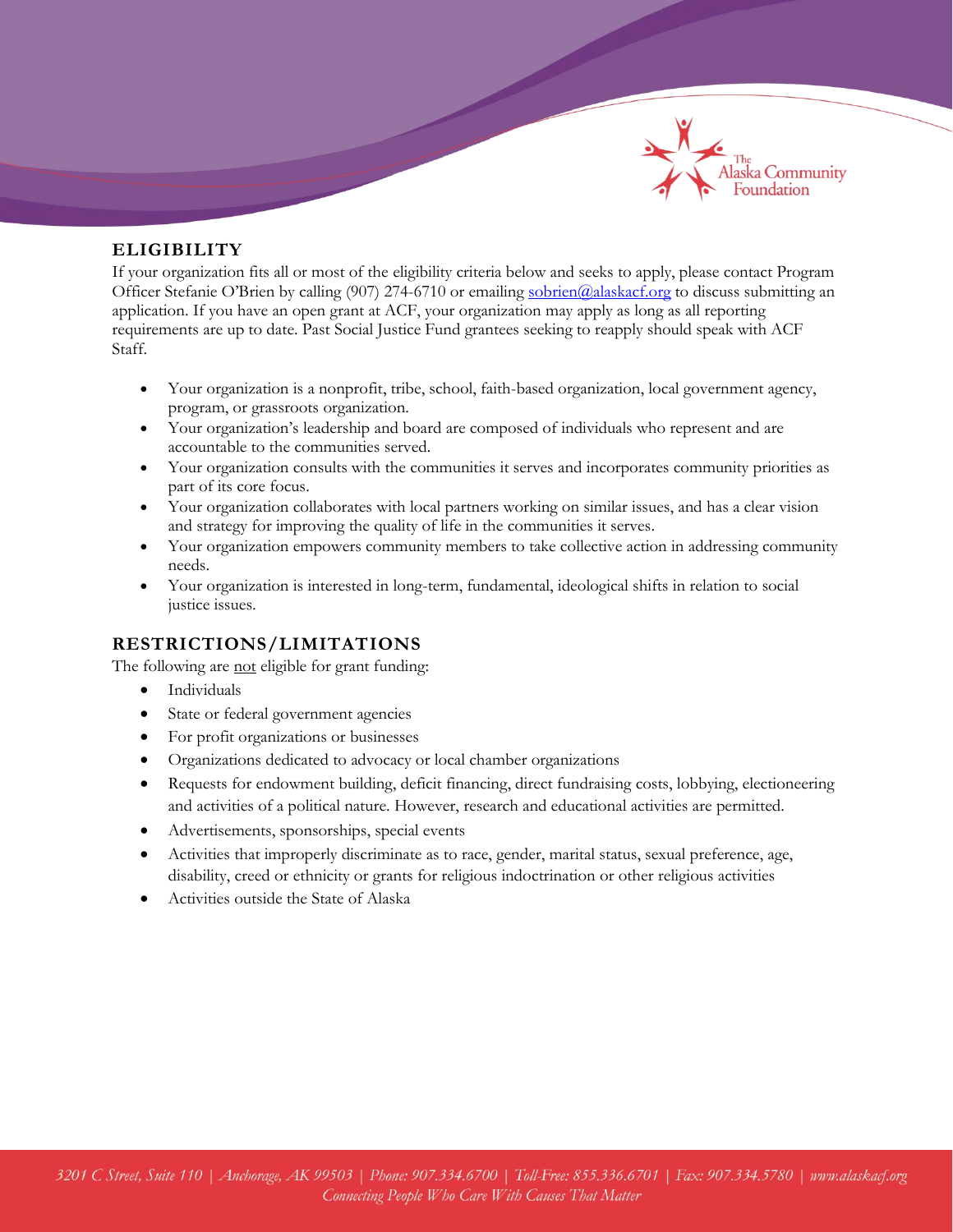

## **PROCESS**

- 1) Please contact Program & Grants staff at the Alaska Community Foundation if your organization is a strong fit with the eligibility criteria and is interested in applying. ACF is happy to discuss if your organization is a likely candidate for funding.
- 2) With the aid of the guide on the next page, you will then submit an application along with your organization's operating budget, board information, budget spreadsheet, and a budget narrative. **The application information is due by 5:00 PM on Wednesday, February 20, 2020.**

### **HOW TO SUBMIT AN APPLICATION**

Click this **[link](https://www.grantinterface.com/Home/Logon?urlkey=alaska)** or copy and paste the link below to access ACF's online grants management system:

<https://www.grantinterface.com/Home/Logon?urlkey=alaska>

Click this **[link](http://alaskacf.org/grant-application-tutorial)** or copy and paste the link below to access ACF's online application instructions:

<http://alaskacf.org/grant-application-tutorial>

We look forward to hearing from all interested organizations that would like to apply for the Social Justice Fund grant opportunity at The Alaska Community Foundation.

#### **ACF Contact Information:**

Stefanie O'Brien Program Officer of Grants & Scholarships sobrien@alaskacf.org (907) 274-6710

Katie St. John Vice President of Programs & Grants [kstjohn@alaskacf.org](mailto:kstjohn@alaskacf.org) (907) 2479-6617